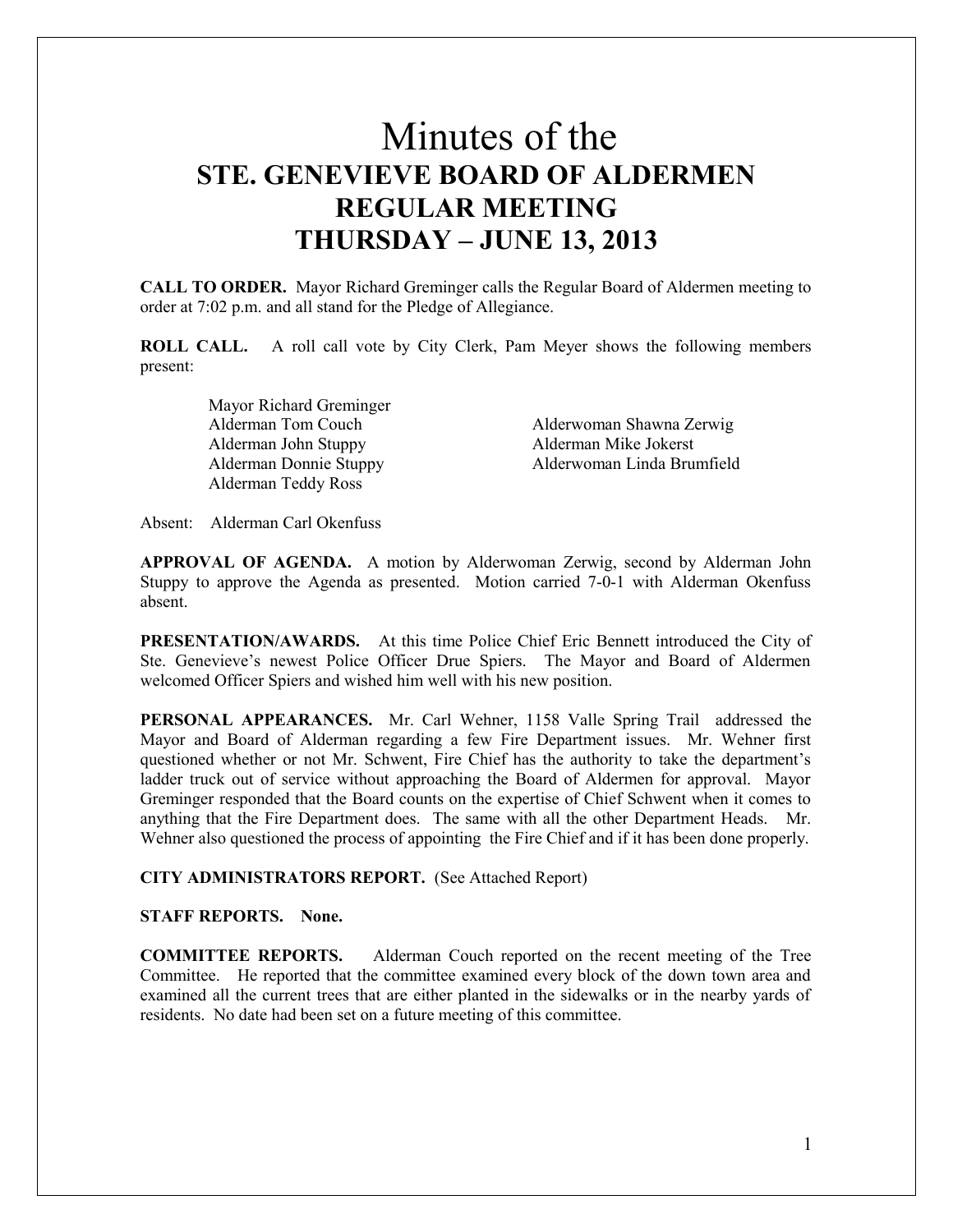## **CONSENT AGENDA.**

**Minutes - Board of Aldermen - Regular Meeting – May 23, 2013.** A motion by Alderwoman Zerwig, second by Alderwoman Brumfield to approve the Minutes of the Regular Board of Aldermen meeting of May 23, 2013. Motion carried 7-0-1 with Alderman Okenfuss absent.

**RESOLUTION 2013-25. A RESOLUTION RE-APPOINTING PHIL EYDMANN TO THE STE. GENEVIEVE HOUSING AUTHORITY BOARD.** A motion by Alderman Couch, second by Alderman John Stuppy to approve Resolution 2013-25 appointing Phil Eydmann to the Ste. Genevieve Housing Authority Board. Motion carried 8-0.

**RESOLUTION 2013-26. A RESOLUTION RE-APPOINTING BARBARA AUBUCHON TO THE STE. GENEVIEVE HOUSING AUTHORITY BOARD.** A motion by Alderwoman Brumfield, second by Alderwoman Shawna Zerwig to approve Resolution 2013-25 appointing Phil Eydmann to the Ste. Genevieve Housing Authority Board. Motion carried 8-0.

# **OLD BUSINESS.**

#### **NEW BUSINESS.**

**BILL NO. 3924.** AN ORDINANCE AMENDING "SCHEDULE III. PARKING RESTRICTIONS; TABLE III – A. NO PARKING AT ANY TIME OF THE STE. GENEVIEVE MUNICIPAL CODE. 1<sup>st</sup> READING. A motion by Alderman Couch, second by Alderman Ross, Bill No. 3924 was placed on its first reading, read by title only, considered and passed with a 6-1-1 vote of the Board of Aldermen with Alderwoman Zerwig voting No and Alderman Okenfuss absent.

**BILL NO. 3925.** AN ORDINANCE CREATING A PEDESTRIAN CROSSING ON PINE DRIVE. 1<sup>ST</sup> READING. A motion by Alderman Couch, second by Alderwoman Zerwig, Bill No. 3925 was placed on its first reading, read by title only, considered and passed with a 7-0-1 with Alderman Okenfuss absent. A motion by Alderman Jokerst, second by Alderman John Stuppy to proceed with the second and final reading of Bill No. 3925. Motion carried 7-0- 1 with Alderman Okenfuss absent. A motion by Alderman Jokerst, second by Alderman John Stuppy, Bill No. 3925 was placed on its second and final reading, read by title only, considered and passed by a roll call vote as follows: Ayes: Alderman Couch, Alderman Jokerst, Alderman John Stuppy, Alderwoman Zerwig, Alderman Donnie Stuppy, Alderwoman Brumfield and Alderman Ross. Nays: None Absent: Alderman Okenfuss. Motion carried 7- 0-1. Thereupon Bill No. 3925 was declared Ordinance No. 3865 signed by the Mayor and attested by the City Clerk.

**BILL NO. 3926.** AN ORDINANCE AUTHORIZING THE MAYOR TO ENTER INTO A CONTRACT WITH JOKERST, INC. IN THE AMOUNT OF ONE HUNDRED EIGHTY THOUSAND FIVE HUNDRED NINTY THREE DOLLARS AND SEVENTY CENTS. (\$180,593.70) FOR THE STE. GENEVIEVE PORTIS STREET IMPROVEMENT PROJECT. 1<sup>st</sup> READING. A motion by Alderwoman Zerwig, second by Alderman Couch, Bill No. 3926 was placed on its first reading, read by title only, considered and passed with a 7-0-1 with Alderman Okenfuss absent. A motion by Alderwoman Zerwig, second by Alderman Tom Couch to